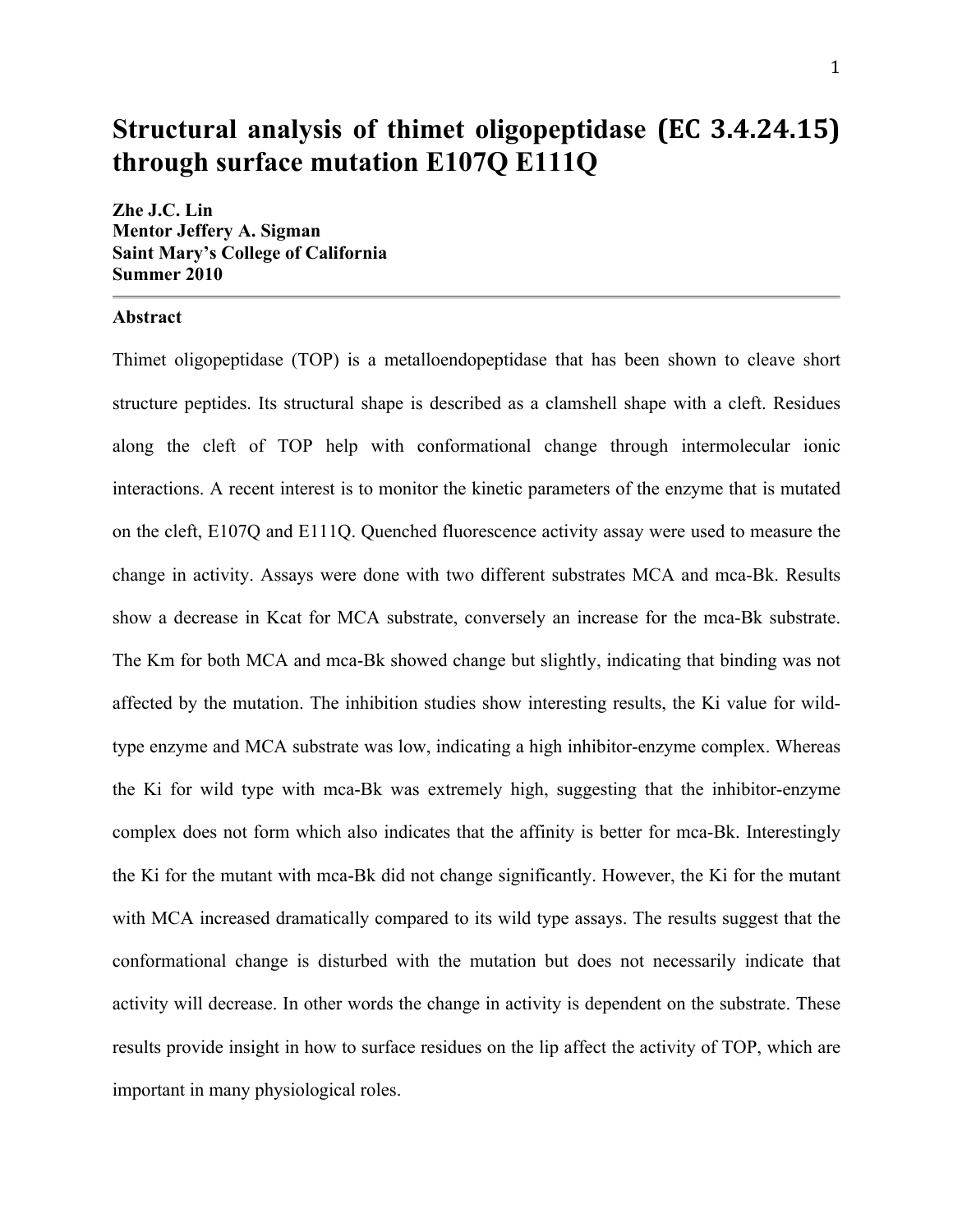# **Introduction**

Thimet oligopeptidase (TOP) is in the family of metalloendopeptidase and its structure resembles a clamshell shape. The enzyme contains a binding motif of HEXXH. Were the XX is where the metal ion sits in the enzyme, and for this particular enzyme it contains a zinc atom [1]. The structure of TOP has a cleft that contains a channel where substrate enters [2]. In other words the overall structure of TOP is with two sides connected by a hinge in the middle, like a clam and the substrate goes inside. Because of this narrow channel, substrate specificity is selective for this enzyme [2]. The selectivity is for small peptide chains like MCA, mca-BK, and neurolysin [2]. The surface residues on each side of the lip play an important role in the conformational change. The conformation change occurs when the substrate is bound to the enzyme, which helps with cleavage of peptides.

TOP is an enzyme widely found through out the body. The most notable areas are the brain, pituitary and the testis. TOP is also known to have subcellular functions [2]. This enzyme also contains many other physiological functions, some include metabolism of the central nervous system, the periphery, and also converts angiotensin I. TOP has also been linked to Alzheimer's Disease as being a precursor of Alzheimer amyloid [3] which increases the Aβ degradation [4]. This is a key component of the amyloid plaque in Alzheimer's. Since TOP is found everywhere, it is important to understand the structure and mechanics of this enzyme.

By understanding this enzyme it reveals many other enzymes in the same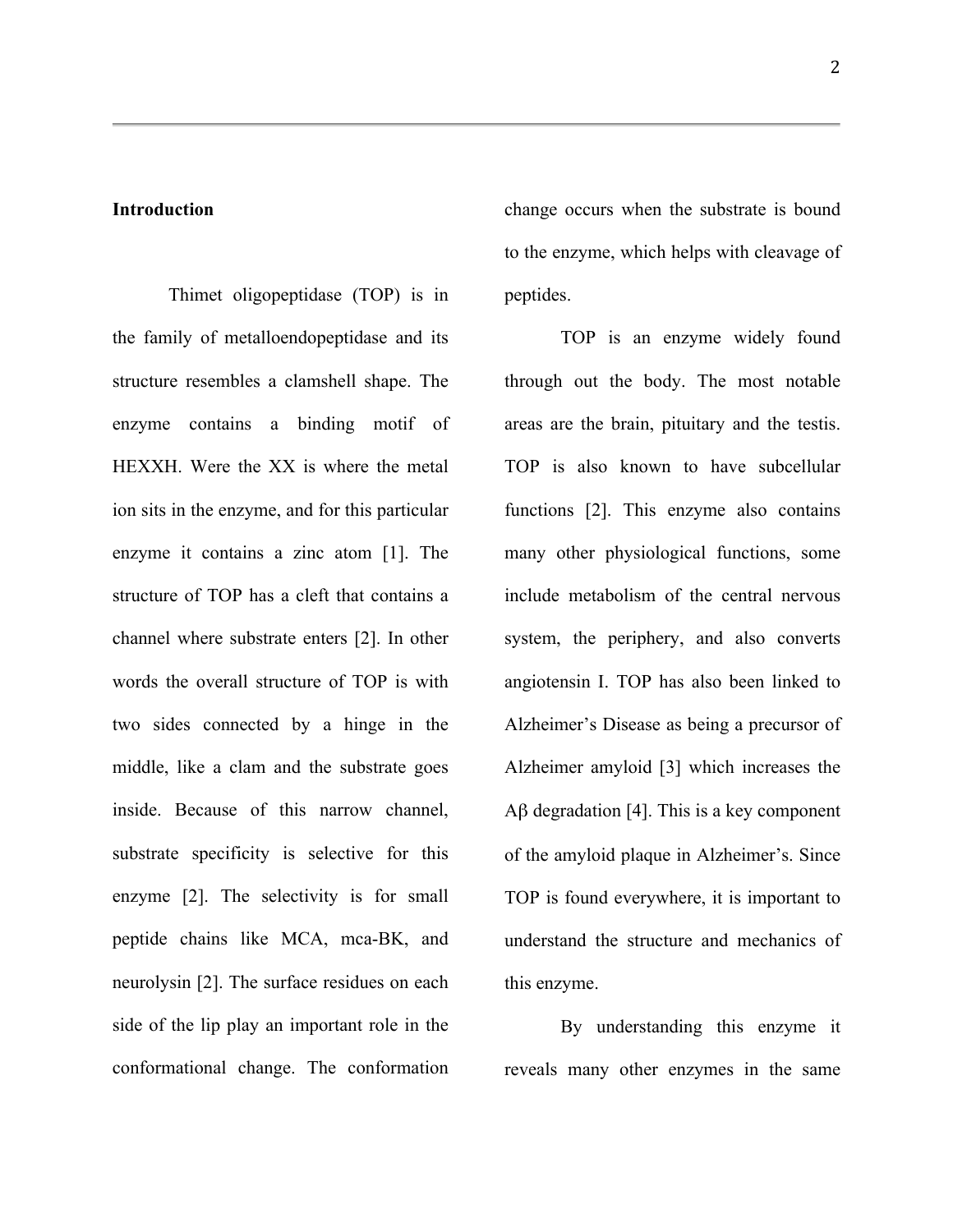family, because function is structure. In other words to understand the function of an enzyme the structure needs to be studied. When the structure is understood than assessment of functions can be made. So enzymes with similar structures can be predicated to function the same way. Previous work has already shown that the binding site residues and surface cysteine residues are important for enzyme activity [5,6]. However, there are not many studies about surface residues on the lip of the cleft where the two sides of the enzyme meet.

In the present study particular attention is put on understanding the effects of two specific mutations at the site of Glutamic acid 107 and Glutamic acid 111. Both of these residues are negatively charged and were mutated to neutral amino acid, Glutamine. These mutated residues are annotated as E107Q and E111Q. Where the first letter designates the original amino acid and the last letter is what it was changed to.

The current study will show how the change of surface amino acids will affect enzymatic activity. It has been proposed that the residues will decrease enzyme proficiency because it might alter the conformational change. How drastic the change is dependent on the change of the amino acid. If charges are changed to repulse each other then the activity might go extremely down. However, if the amino acid was changed to neutral, such as this one, it might still have reasonable activity. This study will further increase the understanding of the TOP structure and about its mechanism. It also will provide conformation about certain substrate mechanisms that does not require conformation change of the enzyme for cleavage.

## **Materials**

Tris(hydroxymethyl)aminomethane (Tris) was obtained from Fischer Scientific (Fair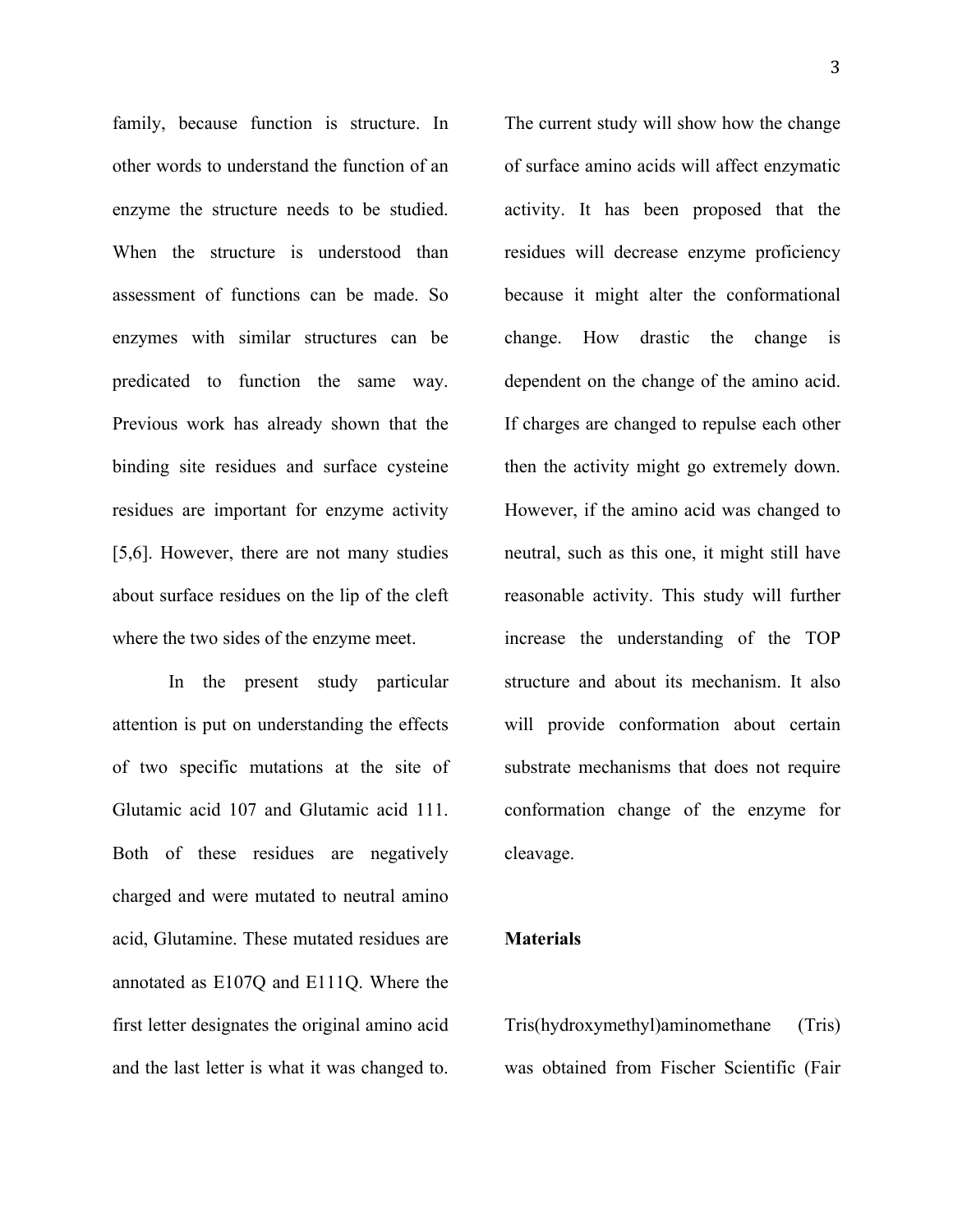Lawn, New Jersey). The quenched fluorescent substrates 7-methoxycoumarin-4-acetyl-Pro-Leu-Gly-Pro-Lys-dinitrophenol (MCA), and 7-methoxycoumarin-4-acetyl-  $[Ala^7, Lys(DNP)^9]$ -bradykinin (mca-Bk), and inhibitors Angiotensin I/II (1-7) (Ang 1- 7), and Bradykinin 1-5 (Bk 1-5) were obtained from Bachem (King of Prussia, PA, U.S.A). Potassium Chloride (KCl) was obtained from Sigma Aldrich (St. Louis, MO), and [tris-(2-carboxy-ethyl)phosphine] (TCEP) was obtained from Invitrogen (Carlsbad, CA, U.S.A.). Marc J. Glucksman provided both wild type and mutant thimet oligopeptidase from Rosalind Franklin University of Medicine and Science.

#### **PROCEDURES**

#### **Molecular Modeling**

Molecular modeling was done on SWISS PDBviewer version 4.0.1. The x-ray crystal structure of TOP was obtained from Protein Data Bank and was used to analyze residues on the lip of the cleft. Four residues E107, E111, K165 and K168 were isolated to view potential salt bridge interactions.

#### **Blast Comparison**

The blast search was done with SWISS ExPASy server for a comparison of TOP across different species and to its closest homolog neurolysin (EC 3.4.24.16) [7]. Other enzymes were also compared to see conservation.

#### **TOP Preparation**

Preparation of high concentration of TOP, both mutant and wild type, were mixed with buffer containing KCl (125 mM) and Tris (25mM). TCEP (1 mM or 5 mM) was added to buffer to reduce disulfide bond formation between cysteine residues [6]. The pH was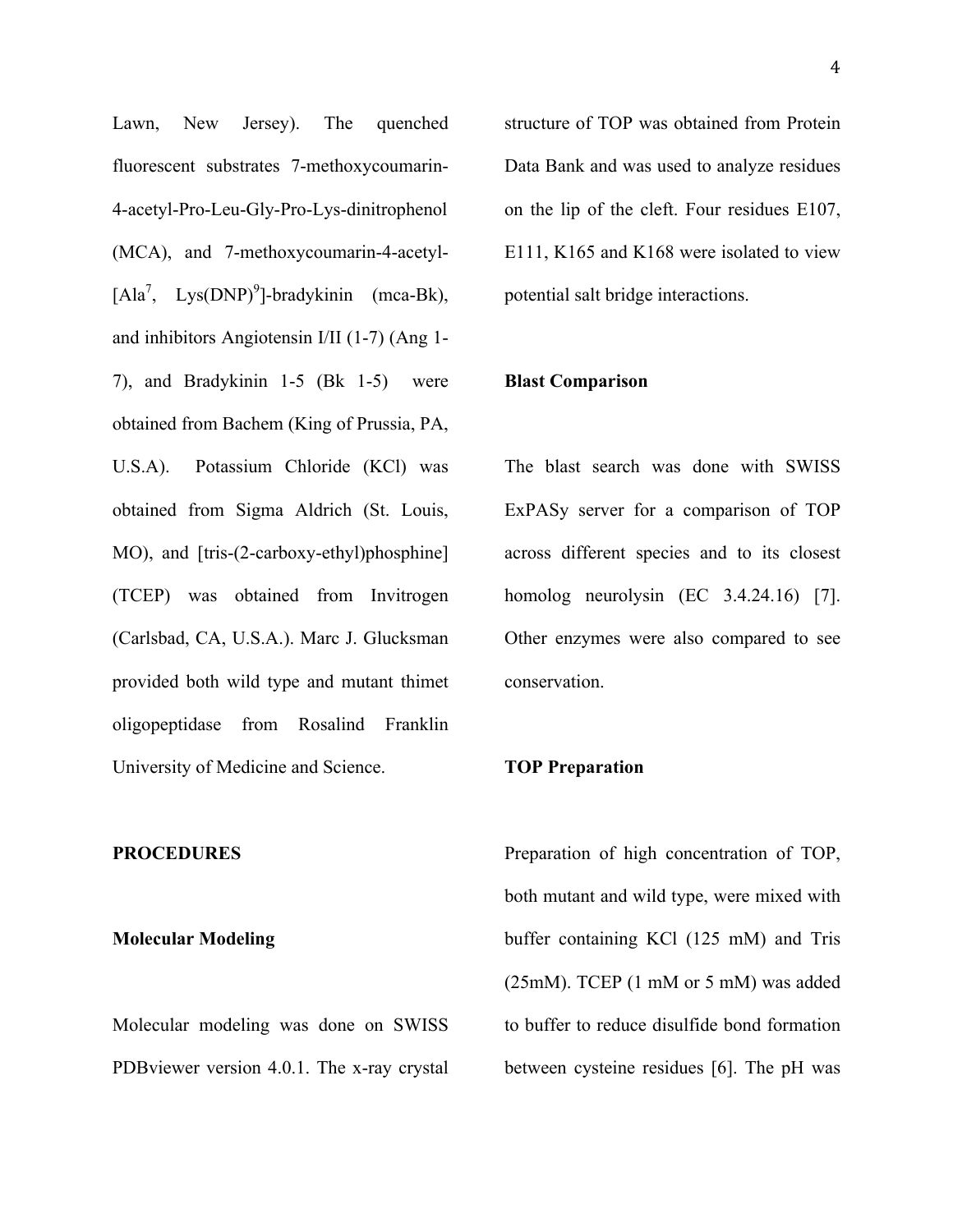maintained at 7.8 for all stocks [9]. Enzyme concentration was determined by UV-vis spectroscopy with  $Abs_{280nm}$  and the molar absorptivity coefficient  $\varepsilon_{280}$  = 73.11 mM<sup>-1</sup>  $cm<sup>-1</sup>$  determined previously [1]. Aliquots were made and frozen immediately after preparation in -80 °C freezer. Enzyme for assays were made fresh daily to minimize loss of enzyme activity. Once buffer with TCEP (5 mM) was added the enzyme was incubated on ice for 30 minuets for full reduction.

## **Kinetic Assays**

A PerkinElmer luminescence spectrometer LS 50 B was used to perform all the kinetic assays. Hydrolysis of fluorogenic substrates, MCA and mca-Bk, was monitored at emission 400 nm and excitation at 350 nm over 150 seconds [8]. A series of six to seven different substrate concentrations were used for a full set of kinetic analysis.

The concentrations of substrate were determined by UV-vis with  $\text{Abs}_{366}$  and molar absorptivity  $\varepsilon_{366} = 17.3 \text{ mM}^{-1} \text{ cm}^{-1} [8]$ . The conditions of the samples were all the same with the exception of the salt study, which contained different concentrations of KCl, mentioned in Salt Studies. The cuvette containing 10 µL of substrate and 1.980 mL of buffer is incubated at 23 °C in 25 mM Tris HCl and KCl at pH of 7.8 prior to addition of 10 µL of enzyme. Temperature and pH was determined previously to minimize degradation of the enzyme and substrate, and also maximize activity of the enzyme [9]**.** TCEP (1 mM) was added in buffer solution to prevent dimerization of sulfides on the enzyme. All assays were ran in duplicates for reproducibility. The concentration of peptide product formed was determined by conversion of the slope in change of fluorescence over time using a standard curve with inner filter effect corrected [10].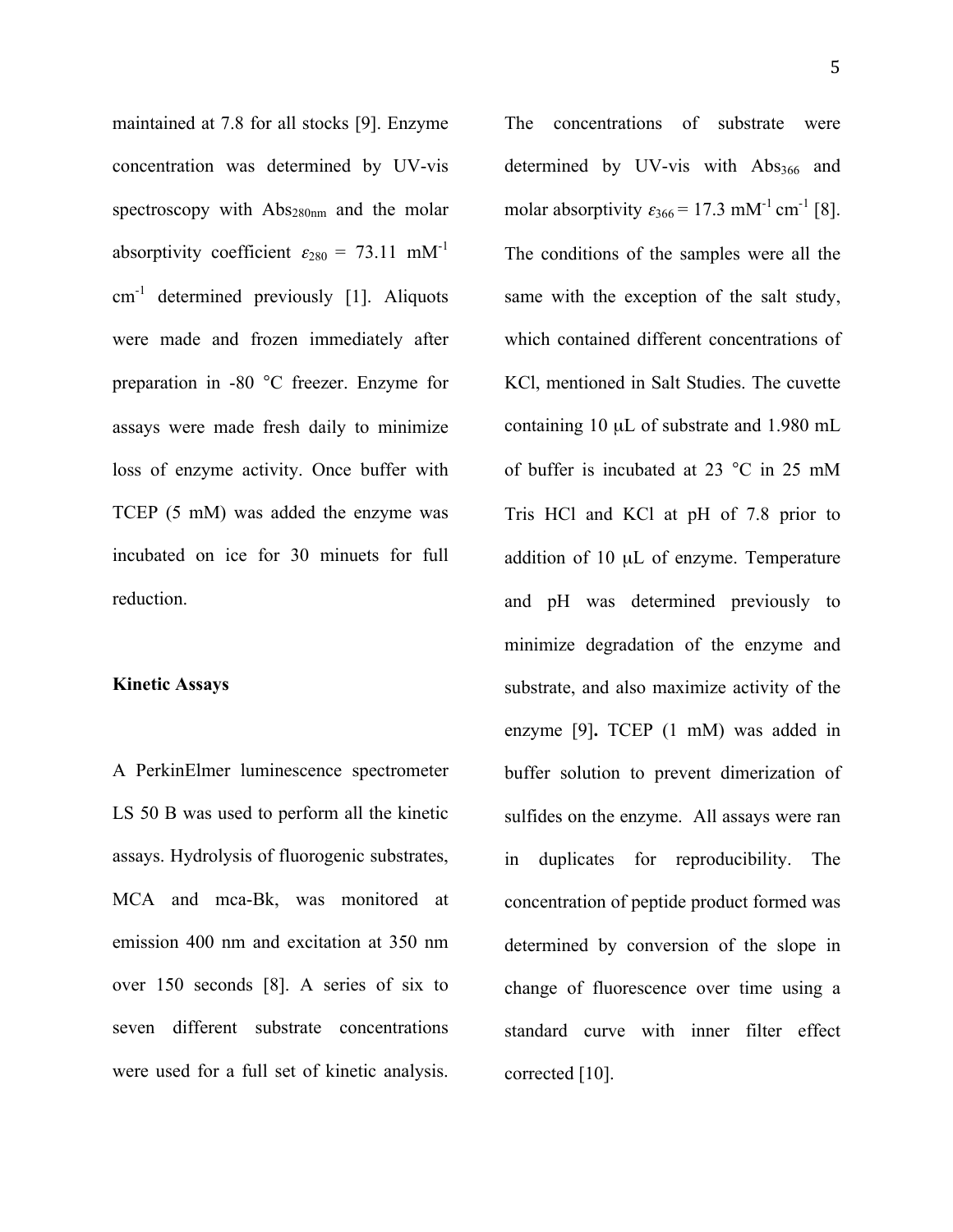

**Figure 1**. **Conservation comparison among different species and different enzymes at the same site.**

## **Inhibition Study**

For the inhibition studies two different inhibitors were used. However, Ang 1-7 was primarily used for this study. Both the inhibitors were prepared from dry powder that was mixed in Tris buffer with KCl (125 mM). Buffer was filtered through syringe filter to prevent bacteria growth. Final stock concentration of inhibitor was 100 mM. The concentration of inhibitor used for the assays was determined by gauging the lost of activity through trial and error. A low

concentration of inhibitor would be used to start with but if there was not enough decrease in activity more inhibitor was added to the next sample. This was done several times before finding where the inhibitor concentration decreased the activity about half way. The finally concentrations of inhibitors used are roughly little less than half the no inhibitor activity. The *K*<sup>i</sup> values were derived by empirical equations [11,12].

#### **Salt Study**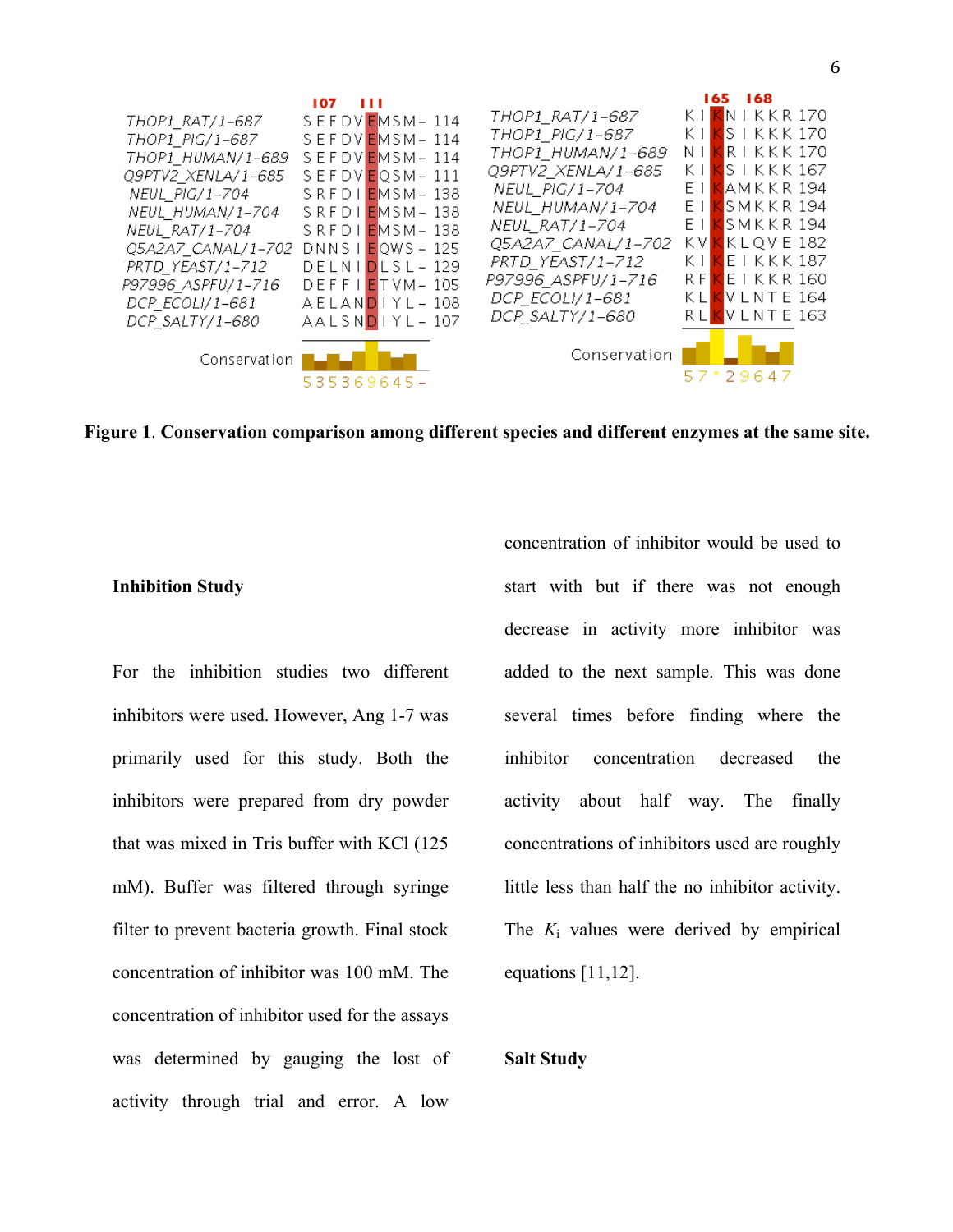The salt study was done using KCl at different concentrations in buffer solution. Each buffer contained Tris HCl (25 mM). Concentrations of stock solutions were 0 mM, 50 mM, 125 mM, and 500 mM KCl. Other concentrations were made by dilution between 0 mM and 500 mM KCl. All buffer solutions were filtered daily through syringe filter prior to use and pH adjusted to maintain at 7.8.

# **Determination of Kinetic Parameters**

The determination of kinetic parameters *K*<sup>m</sup> and *V*max was done using nonlinear curve fitting  $\{rate = V_{\text{max}}[S]/(K_{\text{m}}+[S])\}.$  The program Plot (Wesemann, M., V0.997) was used to help determine the curve fit. Other kinetic parameters  $K_{\text{cat}}$  and  $K_{\text{cat}}/K_{\text{m}}$  were found based on the data obtained from Plot.





**Figure 2. Shows potential salt bridge formation between residues during conformational change** 

#### **Blast and Molecular Modeling**

The blast search reveals the conservation of the mutation sites for rat, human and the closest homolog neurolysin but only for one pair Figure 1. The conserved pair is the 111 and 165 pair. This conservation is based on amino acid charges. This indicates that these pair of residues are important in maintaining the closed form of the enzyme, more so than the 107 and 168 pair. Molecular modeling was further used to see potential salt bridge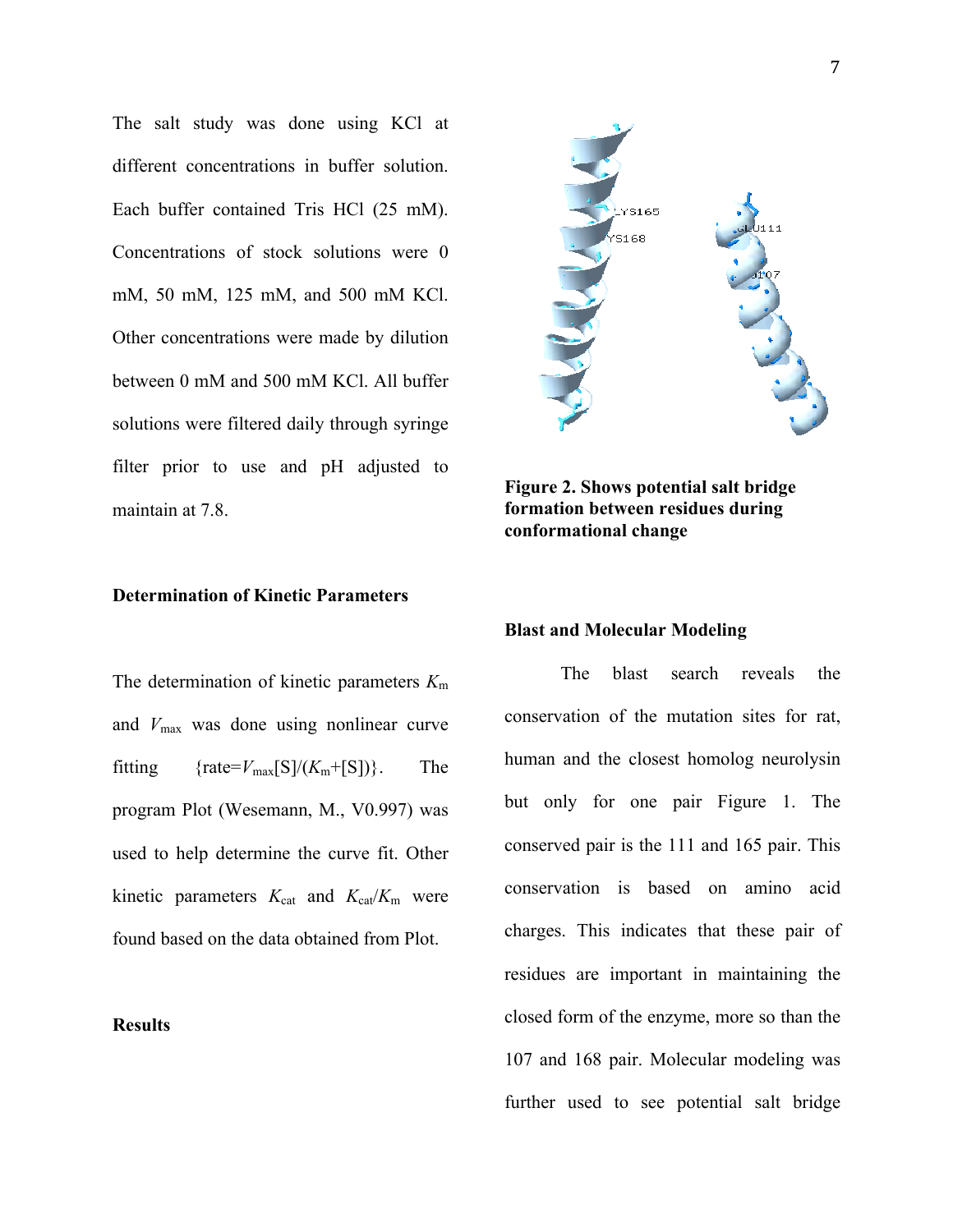| <b>MCA</b>                    | Kcat<br>$(s-1)$ | Km<br>$(\mu M)$ | Kcat/Km<br>$(\mu M-1 s-1)$ | Ki<br>$(\mu M)$ |
|-------------------------------|-----------------|-----------------|----------------------------|-----------------|
| wt $0\mu M$ Ang1-7            | $1.37E + 00$    | $3.77E + 01$    | $3.64E-02$                 |                 |
| wt $25\mu M$ Ang1-7           | $1.37E + 00$    | $8.85E + 01$    | 1.55E-02                   | $1.85E + 01$    |
| E107QE111Q 0μM<br>Angl- $7$   | 3.37E-01        | $3.28E + 01$    | $1.03E-02$                 |                 |
| E107QE111Q 125µM<br>Angl- $7$ | 3.37E-01        | $5.56E + 01$    | 6.07E-03                   | $1.80E + 02$    |

**Table 1. Kinetic parameters for MCA substrate with both wild type (wt) and double mutant.**

formation between the two pairs. It was thought that the salt bride formations between the two residues were responsible, in someway, with the mechanism of the enzyme. Figure 2 shows a potential salt bridge formation along with the distance in the open form of the enzyme.

#### **Kinetic Assays**

Kinetic parameters,  $K_{cat}$ ,  $Km$ ,  $K_{cat}/K_m$ were derived from Michaelis-Menten plot, which was converted from the intensity over time plot. **Table 1 and 2** shows summarized kinetic data for the substrates MCA and

mca-Bk, respectively for both wild type and the double mutant. Activity of TOP with the MCA substrate (**Table 1**) shows a significant decrease of  $K_{cat}$ , about 4 folds, from the wild type to the mutant. The *K*<sup>m</sup> however had minimal change compare to  $K_{\text{cat}}$ . The over all efficiency,  $K_{\text{cat}}/K_{\text{m}}$ , of the enzyme was decreased about 3 folds from the wild type to the mutant. This follows the trend of decrease and increase in  $K_{cat}$  and *K*m, respectively.

Conversely, the mca-Bk substrate (**Table 2**), which functions under a different mechanism, shows an increase of both  $K_{cat}$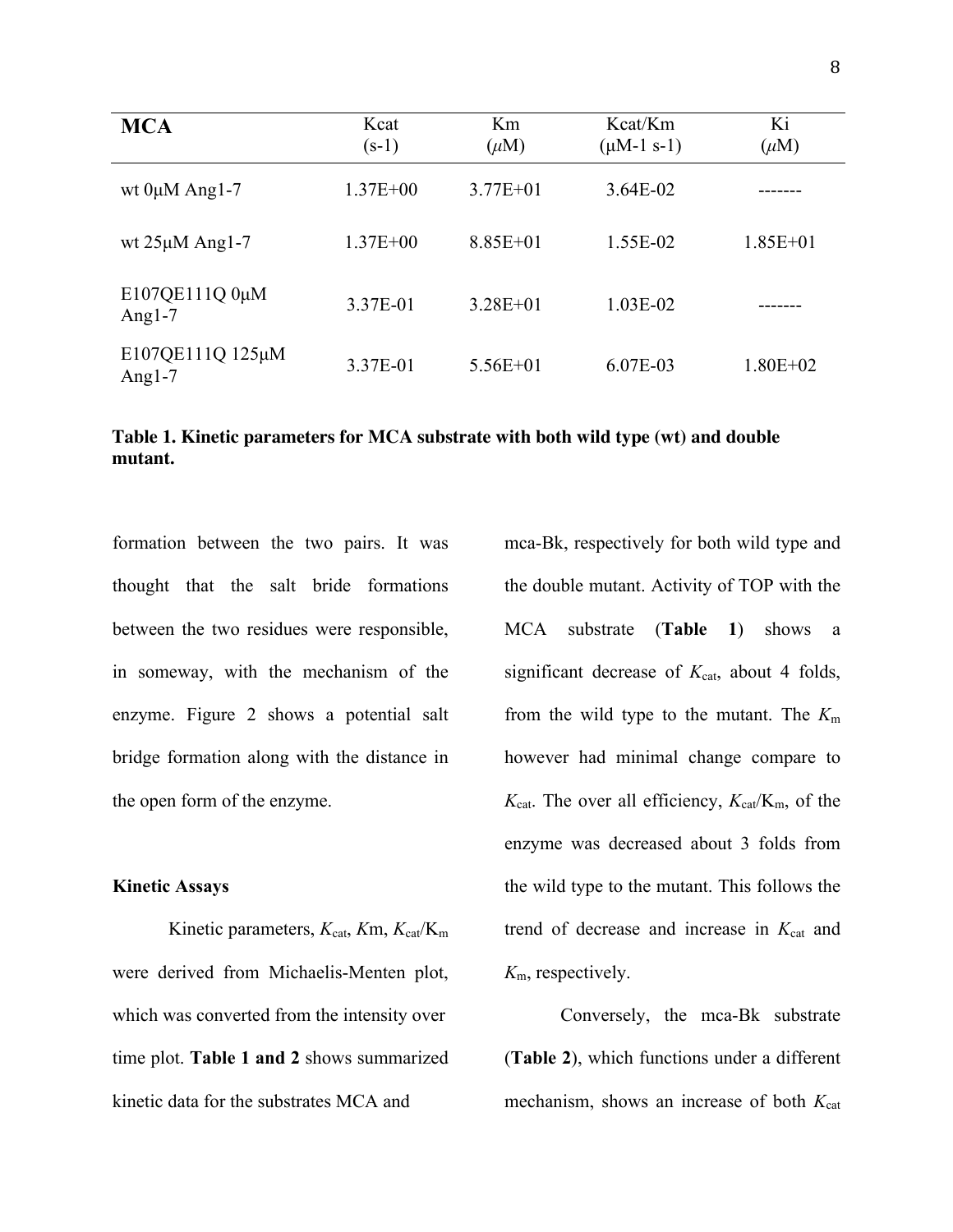| mca-Bk                                 | Kcat<br>$(s-1)$ | Km<br>$(\mu M)$ | Kcat/Km<br>$(\mu M-1 s-1)$ | Ki<br>$(\mu M)$ |
|----------------------------------------|-----------------|-----------------|----------------------------|-----------------|
| wt 0uM Ang1-7                          | 7.91E-01        | 1.60E-01        | $4.95E + 00$               |                 |
| wt 125uM Ang 1-7                       | 7.74E-01        | 3.28E-01        | $2.36E + 00$               | $1.19E + 02$    |
| E107QE111Q 0uM<br>Ang $1-7$            | $5.07E + 00$    | 5.48E-01        | $9.26E + 00$               |                 |
| E107QE111Q 125uM<br>Ang $1-7$          | $5.18E + 00$    | $1.19E + 00$    | $4.34E + 00$               | $1.06E + 02$    |
| E107KE111K/K165E<br>K168E 0uM Ang1-7   | $4.73E + 00$    | 8.98E-01        | $5.26E + 00$               |                 |
| E107KE111K/K165E<br>K168E 125uM Ang1-7 | $4.73E + 00$    | $2.52E + 00$    | $1.87E + 00$               | $6.91E + 01$    |

**Table 2. Kinetic parameters for mca-Bk with wild type (wt), double and quadruple mutant.**

and *K*<sup>m</sup> from in the mutant. The increase is about 6.5 and 3.5 folds with  $K_{\text{cat}}$  and  $K_{\text{m}}$ , respectively. Both  $K_{cat}$  and  $K_m$  increase, which increased the  $K_{\text{cat}}/K_{\text{m}}$  to almost double for the mutant. For further

comparison a quadruple mutant, E107KE111K/K165EK168E, with pairs of amino acids charges were switched to opposite sides. This mutation was thought to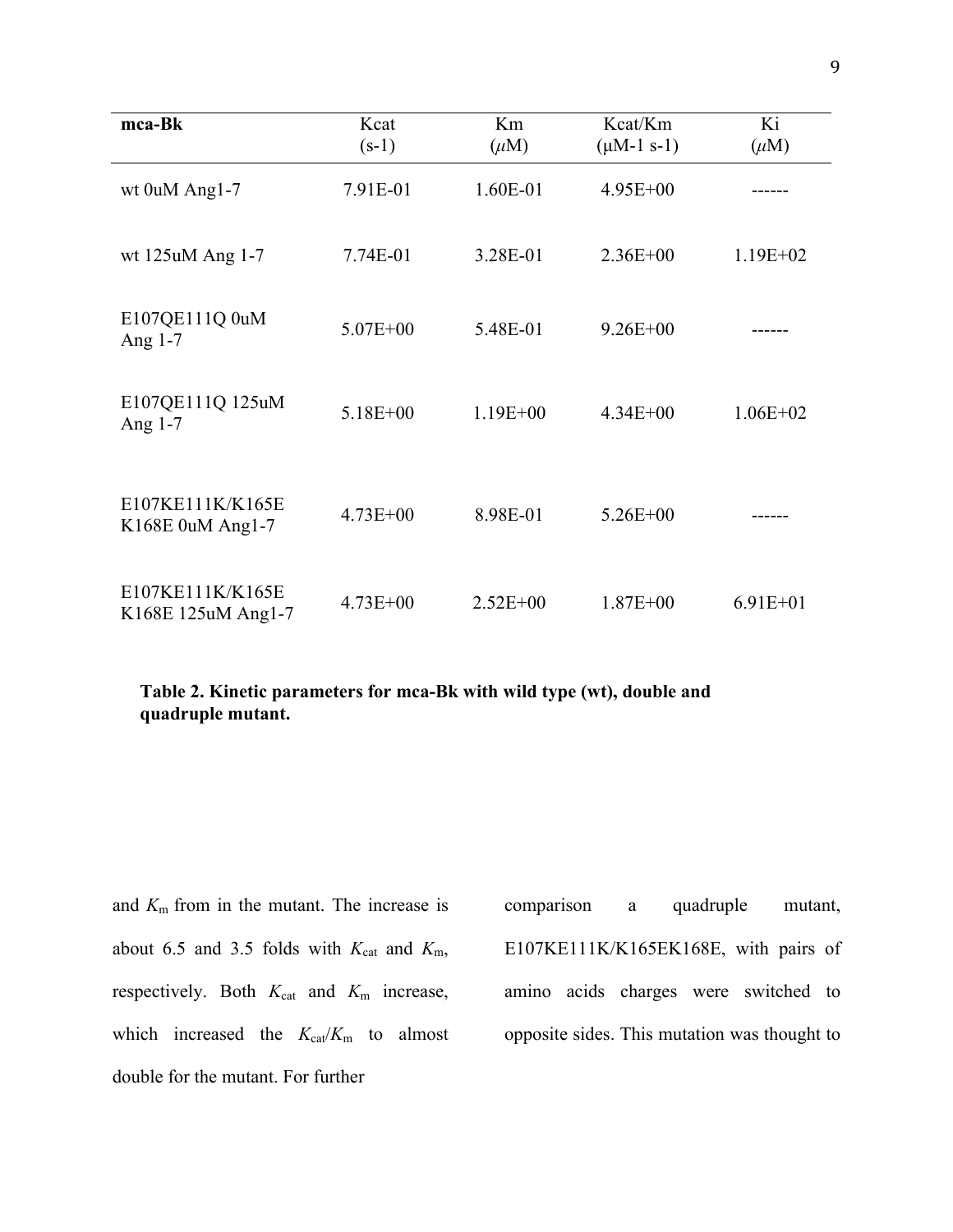| <b>MCA</b> | Kcat/Km<br>$(\mu M-1 s-1)$ | $Kcat/Km_{obs} Bk1-5$<br>$(\mu M-1 s-1)$ | Ki<br>$(\mu M)$ |
|------------|----------------------------|------------------------------------------|-----------------|
| wild-type  | 3.32E-02                   | 5.00E-06                                 | $8.23E + 01$    |
| E107QE111Q | 4.50E-03                   | 1.30E-04                                 | $4.43E+02$      |

## **Table 3. Kinetic parameters for MCA substrate, with Bk-15 inhibitor for both wild-type and double mutant.**

have similar behavior as the wild type since ionic interactions were still possible.

However, the results present an increase in both  $K_{cat}$  and  $K_{m}$ , similar to the double mutant. Interestingly the  $K_{\text{cat}}/K_{\text{m}}$  did not show a dramatic change between the wild type.

## **Inhibition Studies**

Inhibition studies were done primarily with Ang 1-7 (**Table 1 and 2**) with a short study using Bk 1-5 (**Table 3**). The *K*<sup>i</sup> with Ang 1-7 and the MCA substrate shows a significant increase, almost 10 fold,

with the mutant compared with the wild type. Interestingly the  $K_i$  for Ang 1-7 with mca-Bk substrate does not increase between the mutant and wild type; rather it has no real significant change. The *K*m, on the other hand, for the MCA substrate shows decease in the mutant compare to the wild type, whereas, the mca-Bk substrate shows an increase. This data shows interesting results regarding the mechanism of the enzyme with substrates that operate on different mechanisms. Further data was obtained using the quadruple mutant. The quadruple mutant showed an increase in the  $K<sub>m</sub>$  with a decrease in the *K*<sup>i</sup> (**Table 3**). Both support the decrease of  $K_{\text{cat}}/K_{\text{m}}$ .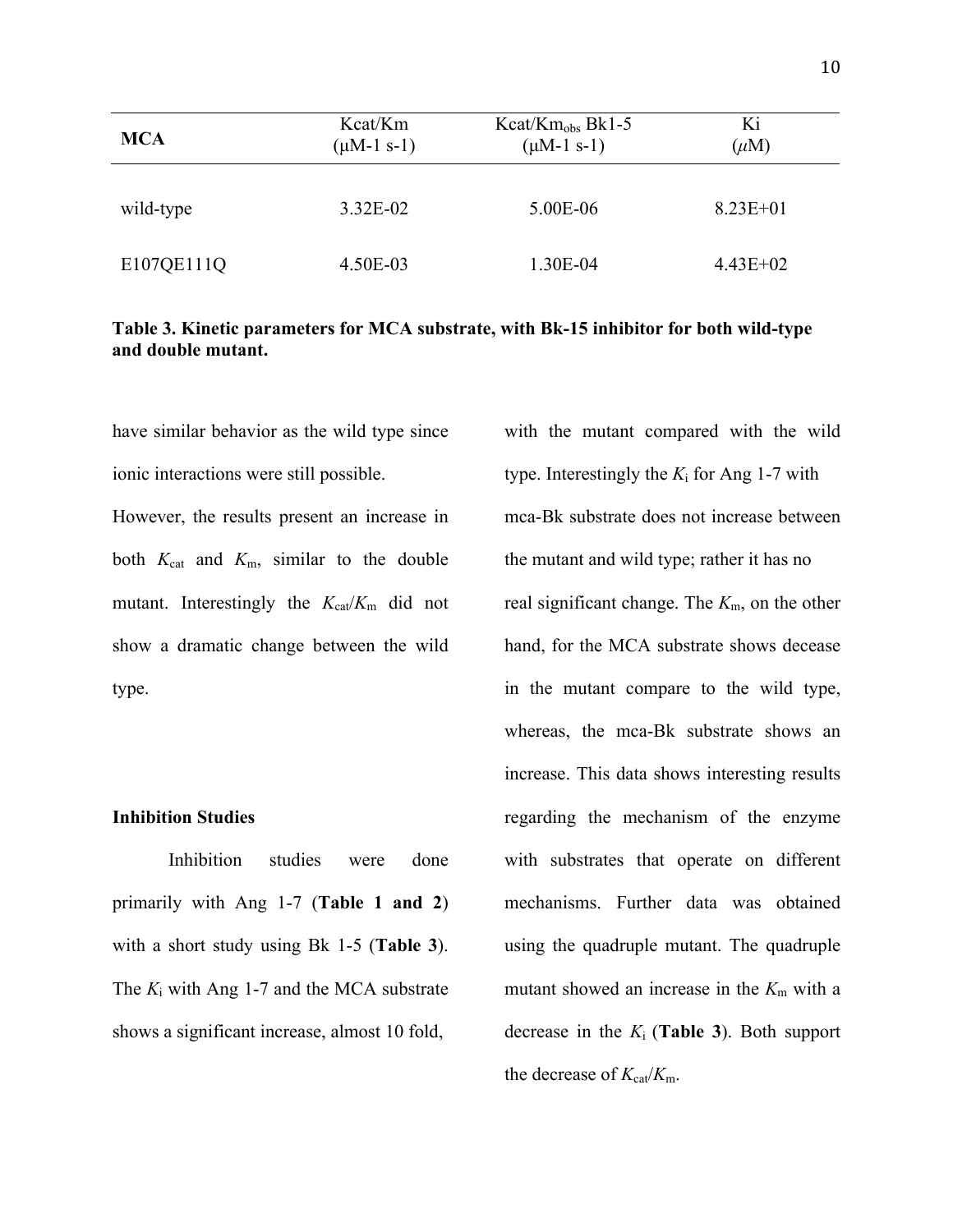

**Figure 3. Kcat/Km over different salt concentrations. Includes both wild type and mutant.** 

## **Salt Concentration Study**

Salt studies were done using fluorescence assays, **Figure 3** shows an over lay of both the wild type and mutant in different salt concentrations. The wild type TOP showed high activity with no KCl and sharp decrease with the increase of KCl concentration. Previous studies indicate that activity increases with slight increases in salt, followed by a decrease in activity [13]. The trend seen with previous studies is seen with the mutant TOP; with a slight increase then decrease of activity with increasing KCl concentrations.

# **Discussion**

Molecular modeling indicates that the 165 and 111 amino acid pair is more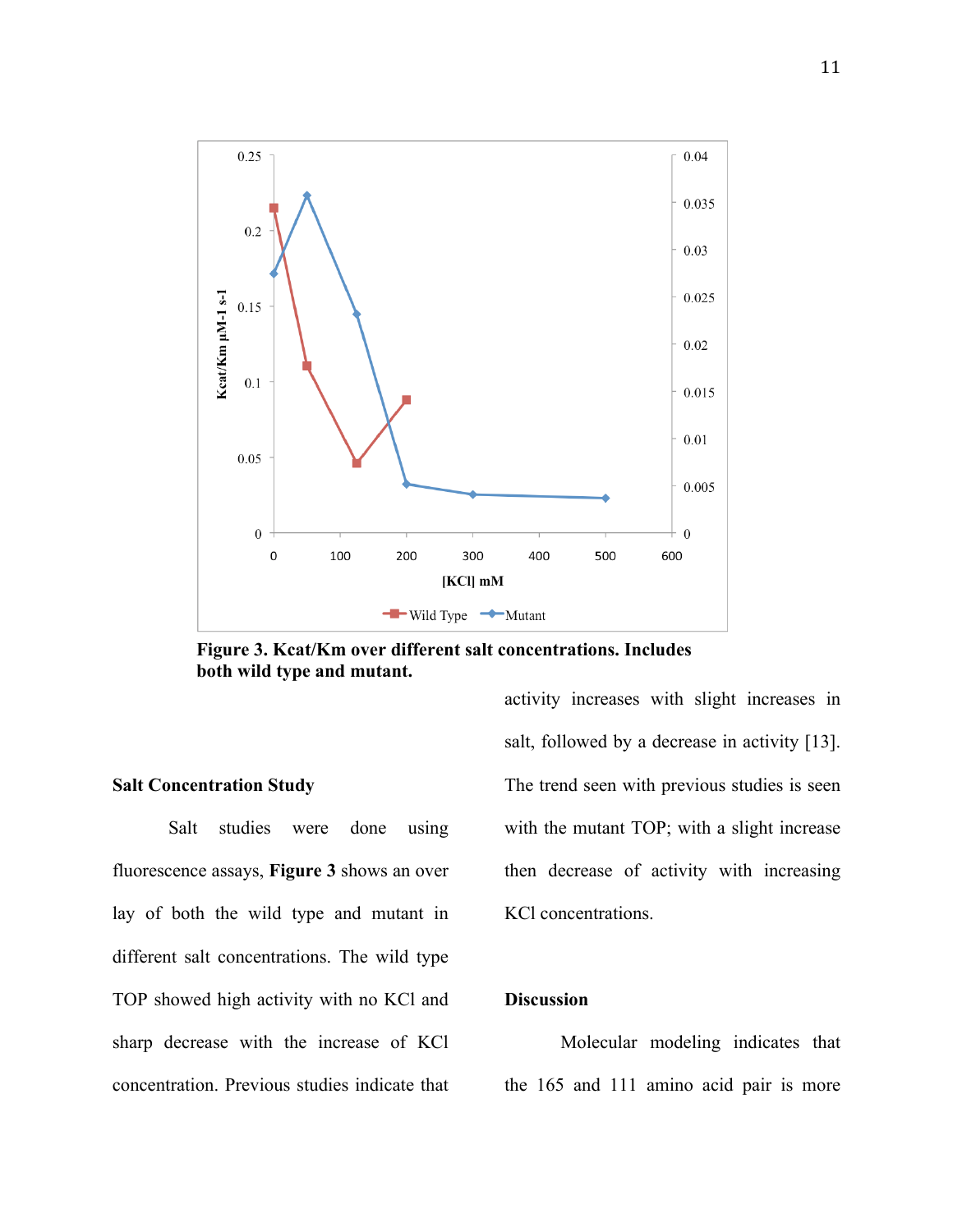conserved through species than 168 and 107. This suggests that residues at 165 and 111 are probably more important in the closing of the enzyme during activity. The molecular and blast search suggests that these surface residues aid in the conformational change.

The changes of surface residues affect the kinetics of enzyme, indicated by the kinetic assays. The  $K_{cat}$  in the mutant enzyme decreased and the  $K<sub>m</sub>$  did not show a significant change (**Table 1),** which suggests that there is no effect on the binding of substrate. This result indicates that the change in surface residues have no direct effect on the binding of MCA substrate. The decrease in  $K_{cat}$ , however, indicates that conformational change is disrupted by the mutation. Previous studies show that MCA requires the conformational change for cleavage [5]; this can possibly cause the cleavage rate to decrease. This then indicates that the mutated enzyme is

not efficiently closing. When the enzyme does not fully close it causes residues that are involved in cleavage to be farther apart. When the residues are further it takes longer for the MCA to get cleaved, thus the effect is a lower  $K_{\text{cat}}$ . This lowering in the  $K_{\text{cat}}$ causes the overall efficiency to decrease with the MCA substrate (**Table 1**).

Conversely, the mca-Bk substrate yields different results. Instead of a decrease there was significant increase in  $K_{cat}$  and virtually no change in  $K_m$  (**Table 2**). This indicates that the substrate-enzyme interaction is affected differently between MCA and mca-Bk. The increase of  $K_{cat}$ indicates an increase in the cleavage rate. This is probably because mca-Bk operates under a different mechanism than MCA [5]. Under the assumption that the enzyme does not close efficiently, this might explain why the increase in  $K_{cat}$  is seen. If the enzyme does not close fully then the enzyme will probably not need as much time to open to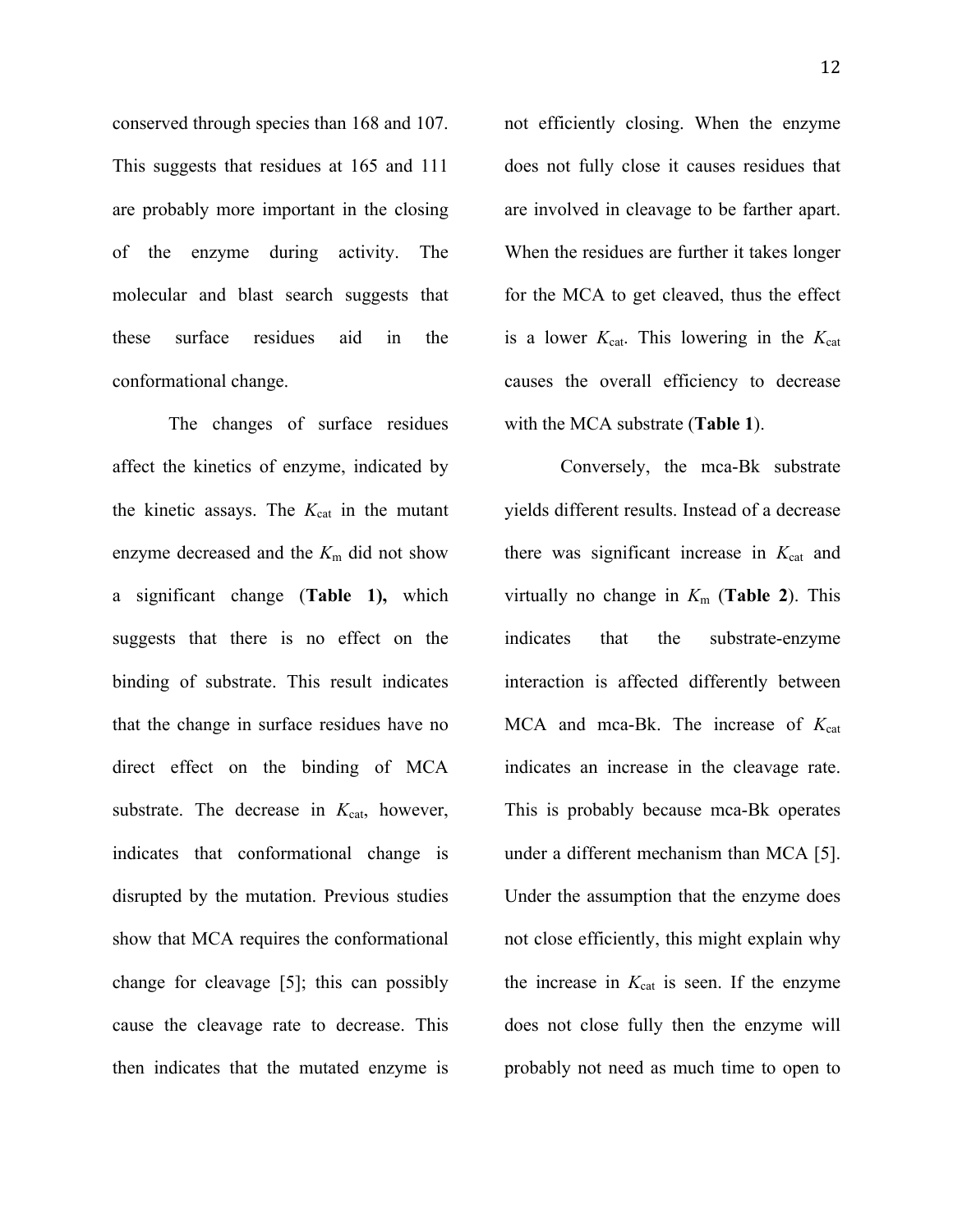release the products, in turn increasing the rate of cleavage for mca-Bk.

A different mutant was assayed with mca-Bk. This mutant contains four mutations where the charges were just swapped. The hypothesis was that the activity would be similar to the wild type since the charges could still interact to aid in the conformational change. Interestingly there was large increase in  $K_{cat}$  and a slight change in  $K_{\rm m}$ , but the  $K_{\rm cat}/K_{\rm m}$  was relatively the same as the wild type (**Table 2**). This indicates that enzyme does not fully close even when the charges are still able for interaction. However, compare to the other mutant it behaved more like the wild type.

The inhibition studies further support the idea that this mutation keeps the enzyme from fully closing. The *K*<sup>i</sup> was determined by activity assays with inhibitor present. **Table 1** shows the low *K*<sup>i</sup> with the MCA substrate compare to the high *K*<sup>i</sup> with the mutant enzyme. A low  $K_i$  indicates that the

enzyme-inhibitor complex is high. Therefore with an increase in  $K_i$  it suggests that the enzyme-inhibitor complex is not forming as well. In other words the data suggest that the inhibitor is a good competitor for the wild type enzyme and not a good competitor for the mutant enzyme. This is probably due to the open-close hinge mechanics of the enzyme. Since the mutation causes the enzyme not to close sufficiently it might not hold the inhibitor as well. For an enzymeinhibitor complex to form the enzyme must be able to bind and stay bound otherwise the inhibitor will fall out.

Interestingly, there was not a significant change in the  $K_i$  between the wild type and the mutant for the mca-Bk substrate **(Table 2**). This indicates that the enzyme has a higher affinity for the mca-Bk substrate than the MCA substrate. With a higher affinity it suggests that the inhibitor is a bad competitor, thus a higher  $K_i$  value. The high  $K_i$  value for the mutant can be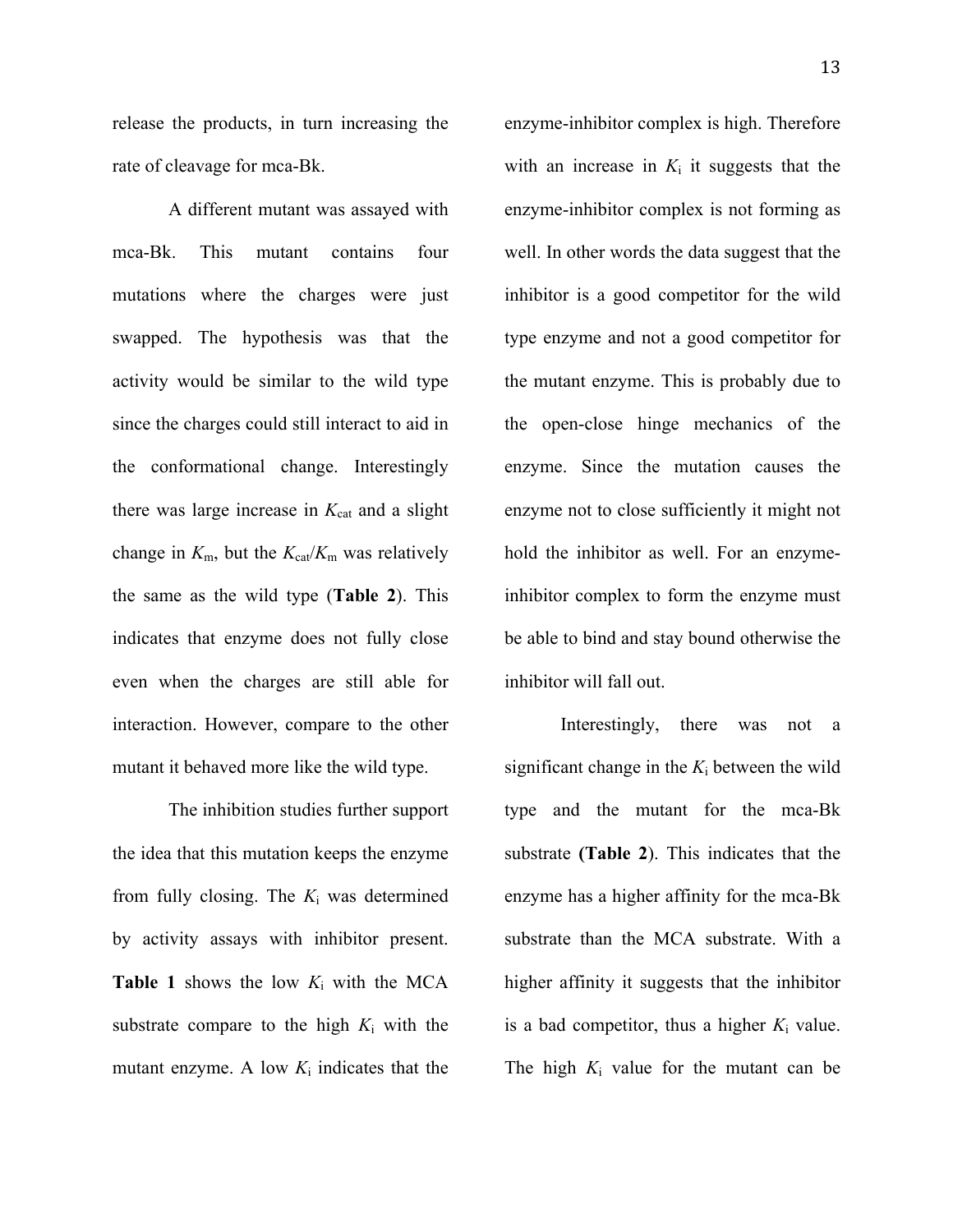explained with the open-close hinge mechanics. Again since the enzyme is not able to close sufficiently it might not be able to hold on to the inhibitor as well.

Conversely, the quadruple mutant shows a decrease in  $K_i$  with the mca-Bk substrate that indicates that this mutant can perform the open-close hinge mechanic better than the double mutant. However, the quadruple mutant shows that it has a better affinity towards the inhibitor than the wild type. This indicates that the switch of residues causes the affinity for mca-Bk to go down; perhaps the mutant altered an interaction within. In other words this data reveals that the structural change causes the enzyme to work less effectively even though the change is not significant.

To further investigate the activity of the mutant enzyme a salt study was done. The salt studies (**Figure 3**) reveal interesting data that is inconclusive. This study indicates that the wild type enzyme has a

sharp decrease of activity with the increase of salt. This could suggest that the ions are interacting with the enzyme causing the enzyme not to feel its ionic attraction. When it fails to feel the ionic attraction the residues do not interact as effectively. Interestingly, a previous study shown that the optimal salt concentration is about 0.125 N [13], which this result did not show. This could be the different substrate specificity. When different substrates are used the enzyme might interact differently. The enzyme starts to increase activity around 200 mM KCl. This suggests that favorable interactions between the ions and enzyme are occurring. This could be because the ions are reducing unfavorable interactions between enzymes that causes them to be inactive [13].

Conversely, the results for the mutant replicate more of what previous study has shown. The difference between the wild type and the mutant at the lower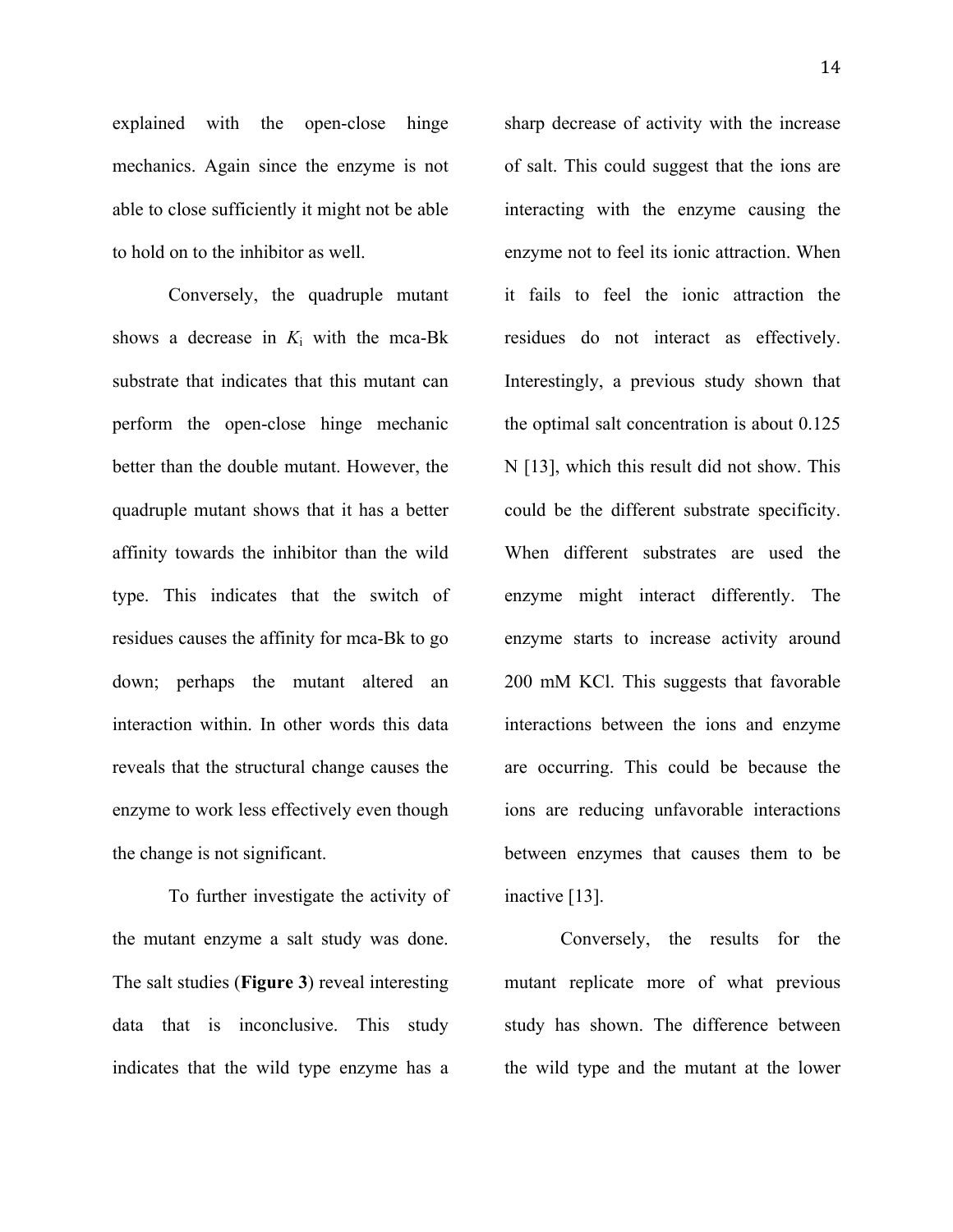concentration of salt could be explained by the lost of salt bridge formation in the mutant. When the residues were changed, the lip interaction and presumably the salt interaction were also changed. Thus introducing salt in solution increases the interaction of the lip, making it more active. When too much salt is added it suggests that an ionic barrier is formed between the lips [13] that cause a decrease in activity. Also when the enzyme was assayed in higher salt concentrations it began to plateau, which suggests the salt interaction is affecting the formation of the substrate-enzyme complex. It may somehow shield the enzyme from interacting with residues causing activity to go down.

In summary, these results indicate that the lip-surface residues are important in conformational change and enzyme activity. It also provides further support that mca-Bk operates under different mechanics than other substrates such as MCA. These results

reveal the importance of certain residues, which leads to better understanding of the TOP enzyme.

## **References**

- 1. Cummings, P.M, Pabon, A., Margulies, E, Glucksman, M., Zinc Coordination and Substrate Catalysis within the Neuropeptide Processing Enzyme Endopeptidase EC 3.4.24.15, J. Biol. Chem. **272,** (1999) 16003-16009
- 2. Ray, K., Hines C.S., Coll-Rodriguez J., Rodgers D.W., Crystal structure of human thimet oligopeptidase provides insight into substrate recognition, regulation, and localization, J. Biol. Chem. **279** (2004) 20480–20489.
- 3. Koike, H., Seki, H., Kouchi, Z., Ito, M., Kinouchi, T., Tomioka, S., Sorimachi, H., Saido, T. C., Maruyama, K., Suzuki, K., and Ishiura, S., Thimet oligopeptidase cleaves the full-length Alzheimer amyloid precursor protein at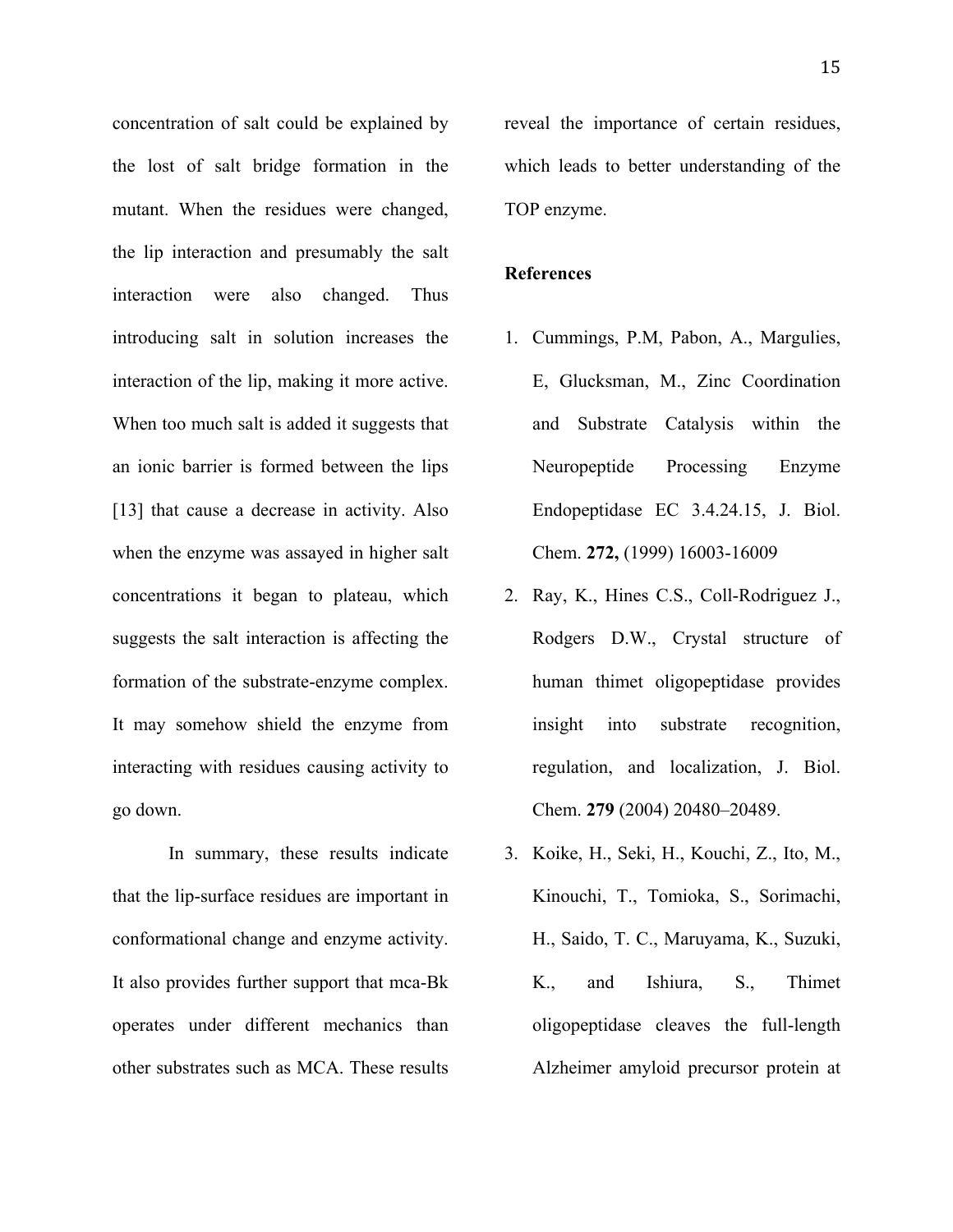a beta-secretase cleavage site in COS cells, J. Biol. Chem. (Tokyo) **126**, (1999) 235–242

- 4. Yamin, R., Malgeri, E. G., Sloane, J. A., McGraw, W. T., and Abraham, C. R., Metalloendopeptidase EC 3.4.24.15 is necessary for Alzheimer's amyloid-beta peptide degradation, J. Biol. Chem. **274**, (1999) 18777–18784
- 5. Bruce, L.A., Signam, J.A., Randall, D., Rodriguez, S., Song, M.M, Dai, Y., Elmore, D.E., Pabon, A., Glucksman, M., Wolfson, A., Hydrogen bond residue positioning in the 599-611 loop of thimet oligopeptidase is required for substrate selection, FEBS Lett. **275** (2008) 5607- 17
- 6. Sigman, J.A., Sharky, M.L., Walsh, S.T., Pabon, A., Glucksman, M.J., Wolfson, A.J., Involvement of surface cysteines in activity and multimer formation of thimet oligopeptidase, Prot. Eng. **16** (2003) 623-628
- 7. Oliverira, V., Campos, M., Hemerly, J., Ferro, E.S., Camargo, A.C.M., Juliano, M.A., Julian, L., Selective Neurotensin-Derived Internally Quenched Fluorogenic Substrates for Neurolysin (EC 3.4.24.16) Comparison with Thimet Oligopeptidase (EC 3.4.24.15) and Neprilysin (EC 3.4.24.11), Anal. Biochem. **292** (2001) 257-265
- 8. Sigman, J.A., Patwa, T.H., Tablante, A.V., Joseph, C.D., Glucksman, M.J., and Wolfson, A.J., Flexibility in substrate recongnition by thimet oligopeptidase as revealed by denaturation studies, Biochem. J. **388**, (2005) 255-261
- 9. Sigman, J.A., Edwards, S.R., Pabon, A., Gluksman, M.J. and Wolfson, A.W. pH dependence studies provide insight into the structure and mechanism of thimet oligopeptidase (EC 3.4.24.15), FEBS Lett. **545**, (2003) 224-228